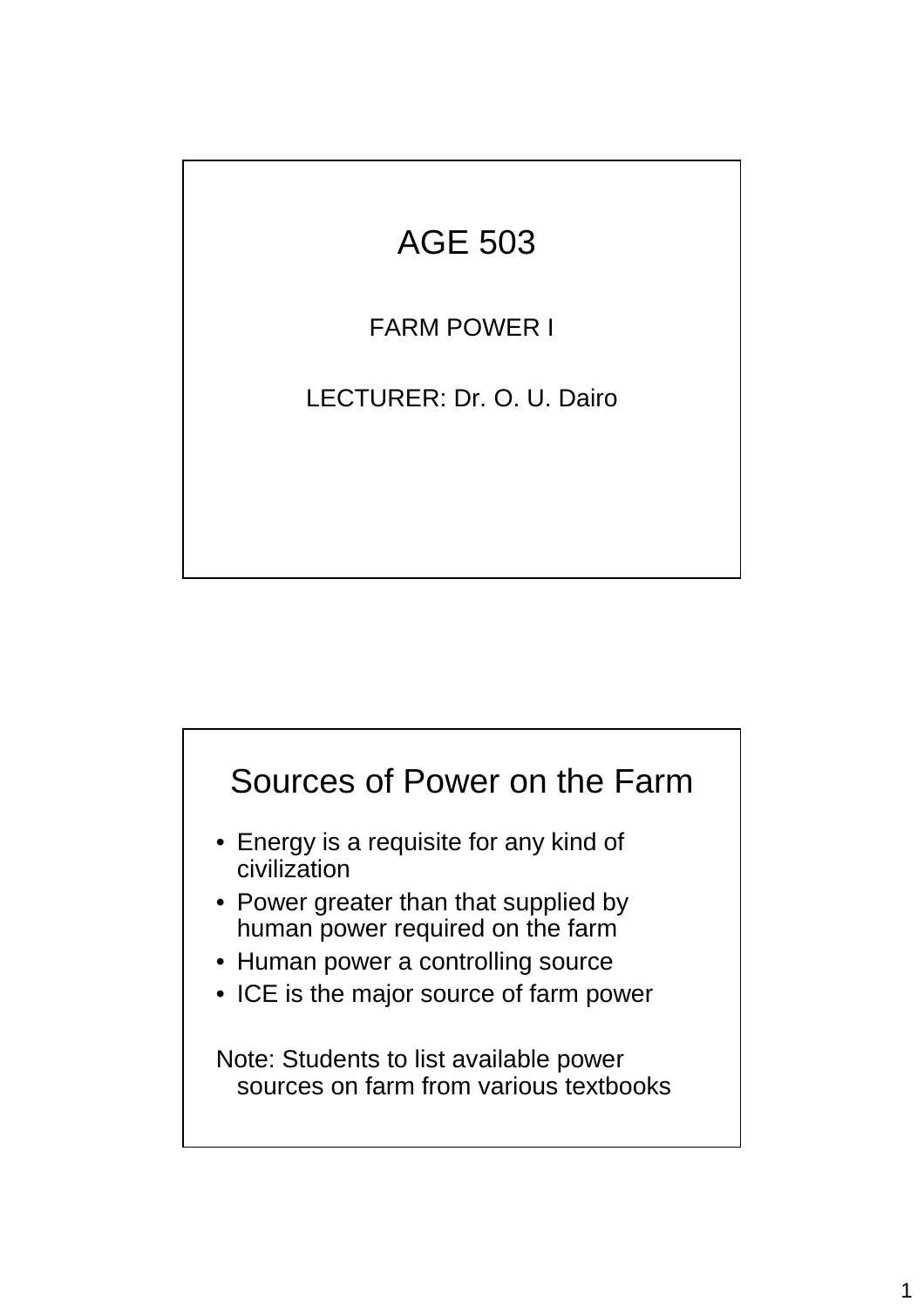

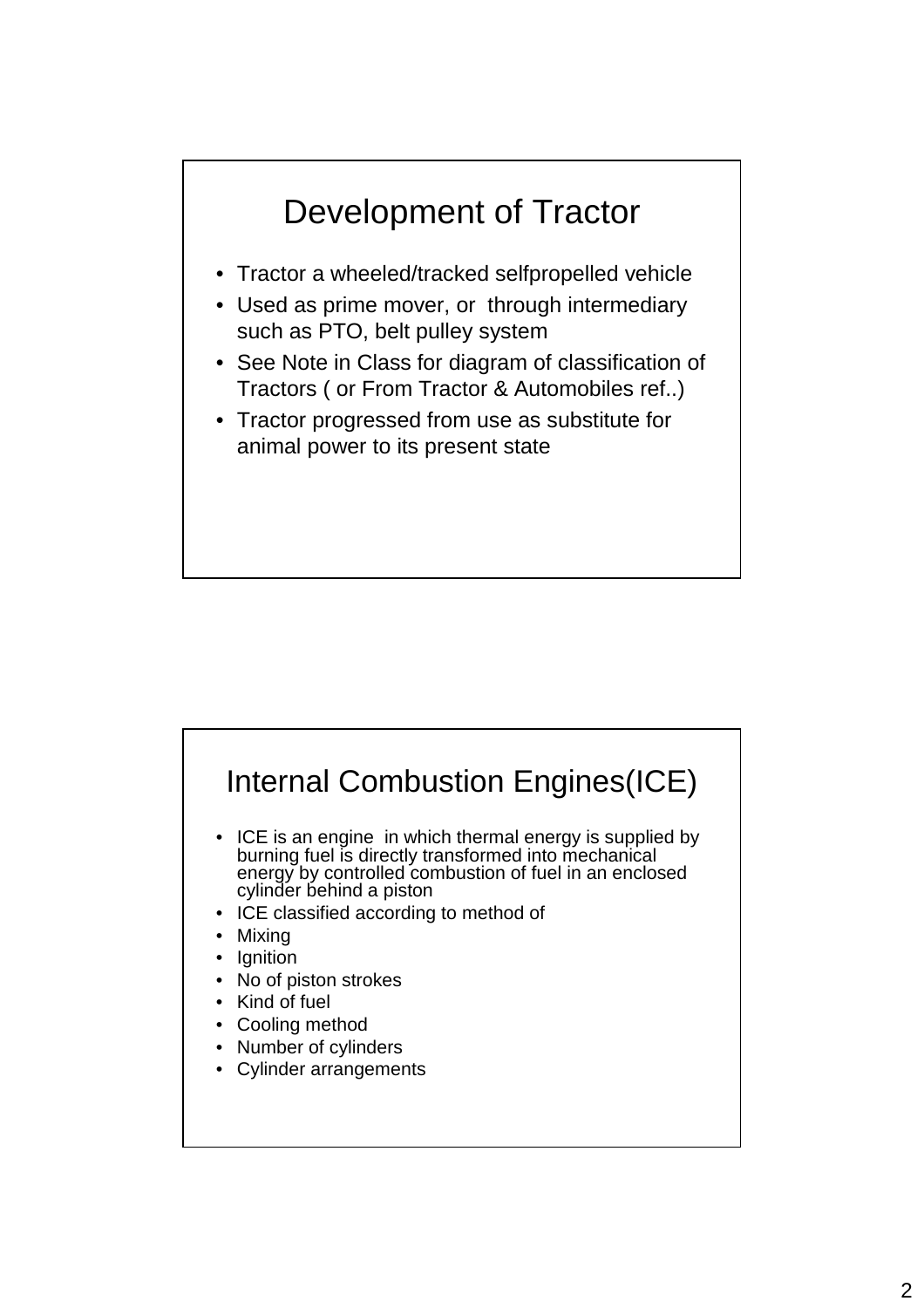# Basic Notations in ICE

- Air-fuel mixture
- Combustible charge
- Spark ignition engine
- Combustion ignition engine
- TDC & BDC
- Piston stroke
- Combustion chambers, clearance volume
- Stroke, swept, compression ratio
- Basic Events in the ICE
	- Four events called the ICE cycle
	- Cylider filled with air/ air fuel mix
	- Compression of air/air-fuel mix – Ignition
	- Scavenging of burnt gas from cylinder

- Continuous repetition of the events in a definite sequence constitutes the cycle of operation of the engine or working cycle
- Theoretically the four events are referred to as
	- Compression
	- Expansion
	- Heating
	- cooling as shown in Fig.( to be shown in Class and explained)
- Ordinary SI engine cycle is called Otto cycle
- Each process in Otto cycle to be discussed in Class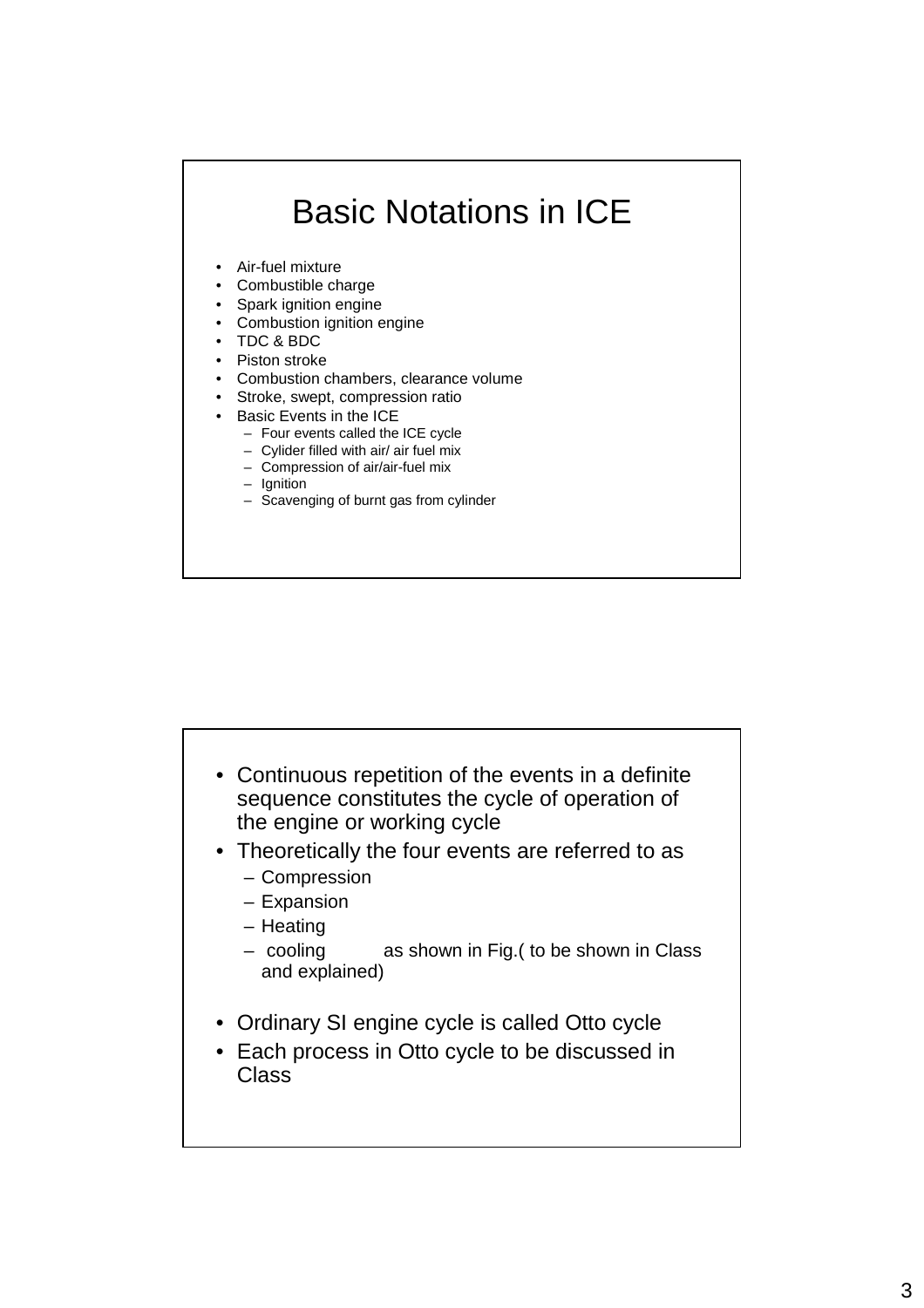# S.I Engines

- Assumption, Occurs in Two strokes
- Piston has zero friction in cylinder
- Air is used as working fuel with constant specific heat capacity( perfect gas)
- No heat transfer takes p[lace thro the walls
- Crank strts at bottom of stroke
- Constant volume explansion and rejection of heat
- Efficiency =  $(Q_{in} Q_{out})/ Q_{in}$

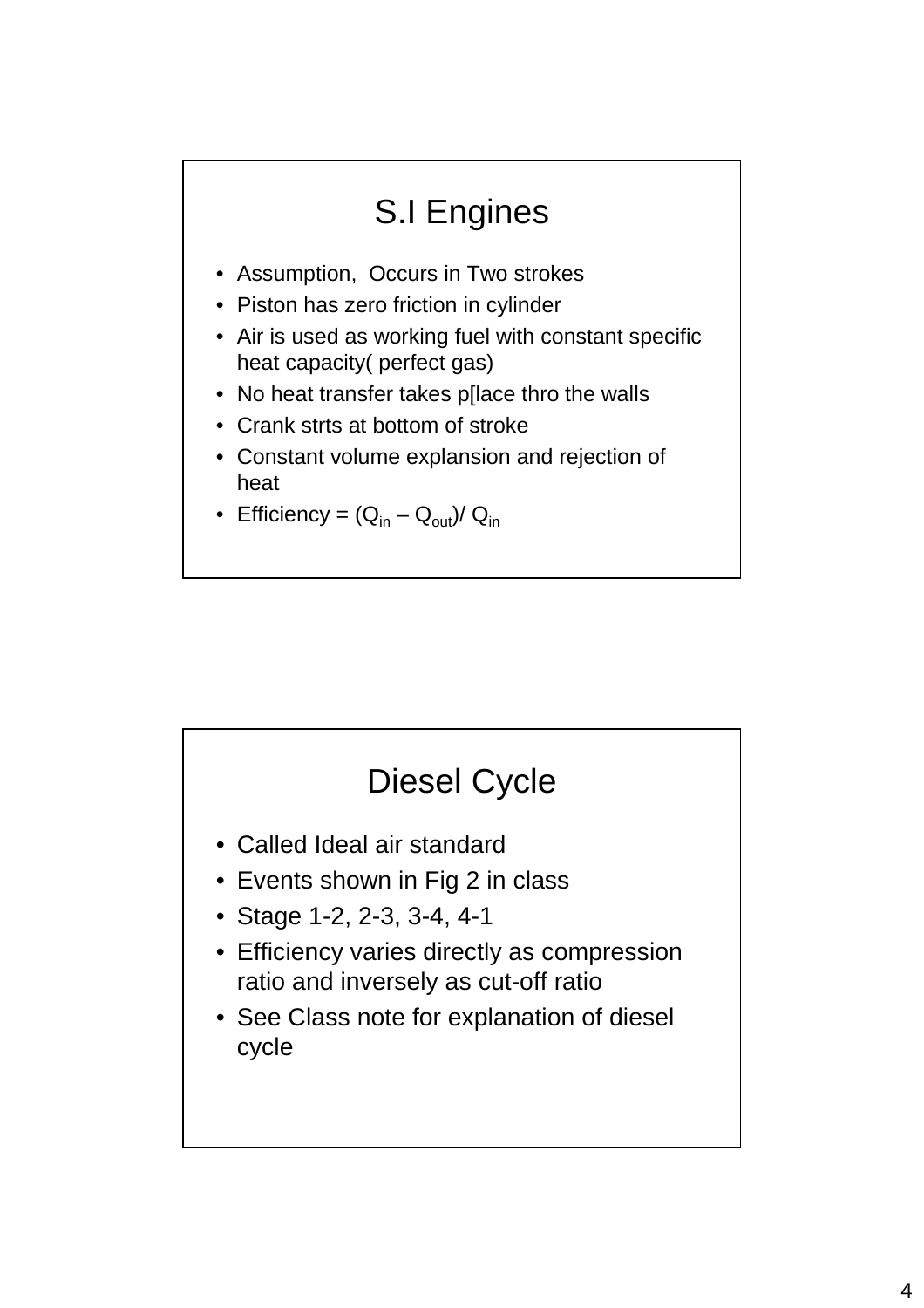### Deviation of Actual and Ideal **Cycles**

- Actual processes result in efficiency lower than ideal processes because:
	- Entire gas in system not air
	- Specific heat is not constant
	- Chemical reaction occurs between stages in cycle
	- Heat losses occur at cylinder walls during process
	- Intake occur less than atmospheric pressure
	- Intake valve not necessarily closed at end of intake stroke or opened at beginning of intake stroke , because of inertia.
	- Combustion is not instanteneous
	- Combustion not complete, because of poor mixing or insufficient oxygen

The Actual P V diagram for SI will be discussed in Class

|   | Exercises                                                                                | Danislande<br>Territori |
|---|------------------------------------------------------------------------------------------|-------------------------|
|   | In othe cycle operates @ or compression value of 8                                       |                         |
|   | If the pressive e state 1 is 200kfs @ 360 k                                              |                         |
|   | Orterma the country of the aftern points                                                 |                         |
|   | o the not work done<br>(3) the not heat transferr                                        |                         |
|   | 4 the officiency.                                                                        |                         |
|   | For the condition in Question 1, detaining                                               |                         |
|   | the let work, cruditing @ stage 2,384                                                    |                         |
|   | as nell as the effect the sugme operates<br>on a diesd cycle. assume a compression ratio |                         |
|   | 0616.                                                                                    |                         |
| B | In ideal didn't CI cycle operates with a                                                 |                         |
|   | compression water of 18 \$ 9 cut off note of                                             |                         |
|   | 4) calculate for Value of P, T, V (Kg bar)<br>The heat input, and cycle offer            |                         |
|   | $4$ R = 100kpg and T1 = 300k                                                             |                         |
|   |                                                                                          |                         |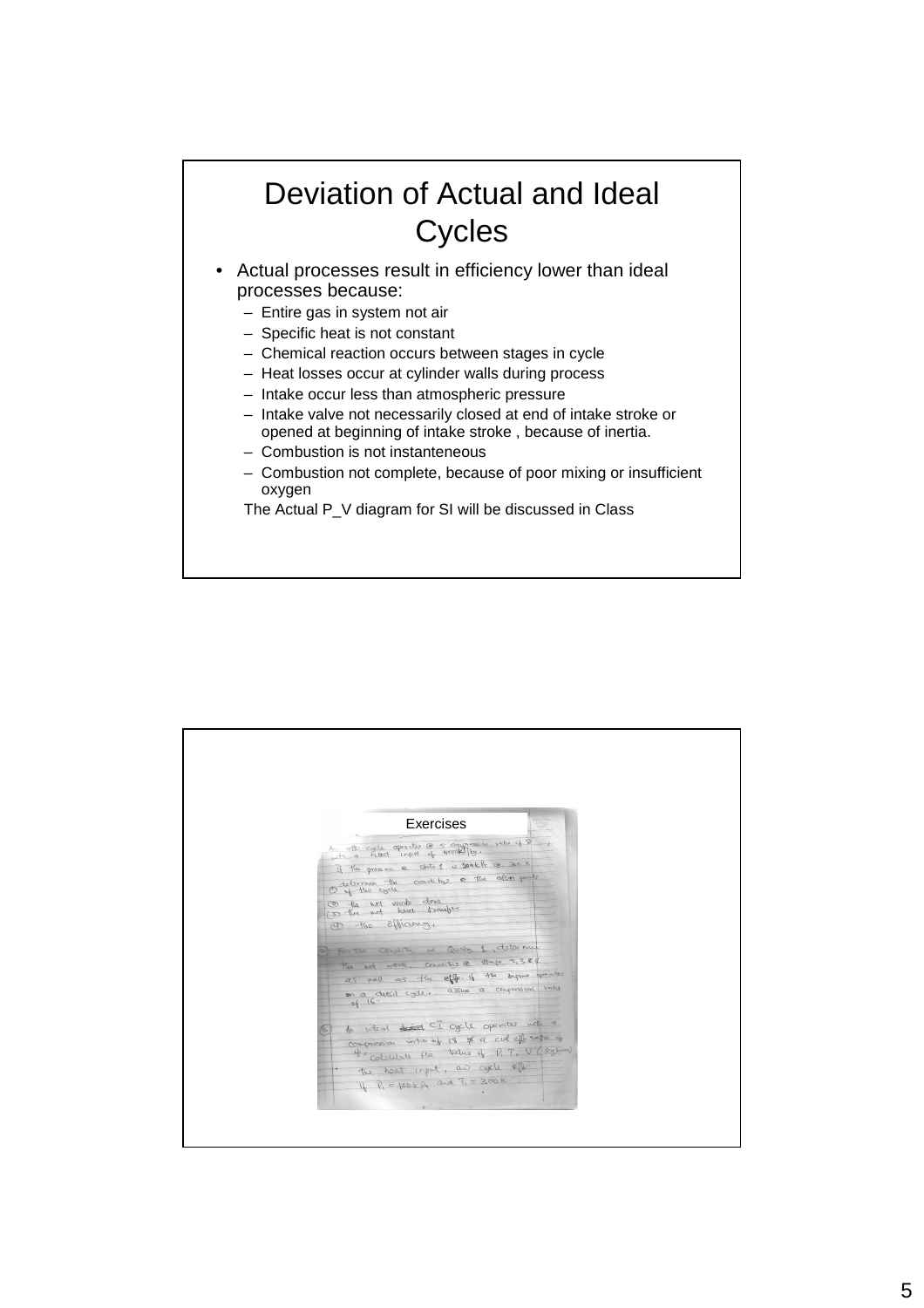#### ICE OPERATIONS **CI** Engines The four strokes are as shown in Fig 3 in Class. – First Stroke (Intake) Pistion is moved by the crankshaft and connecting rod downwards producing a vacuum in the cylinder. Fresh air is introduced into the cylinder thro the intake valve – Second Stroke ( Compression) Just as the first stoke is ending, piston moves from BDC to TDC – Third Stroke (Power or Expansion) Atomized fluid gets in contact with hot compressed air and self ignite. Injection and burning goes on for sometime after the piston must have passed TDC. 'cos of delay in self-ignition burning takes place during the stroke – Fourth Stroke (Exhaust) As the piston reaches BDC on the power stroke the exhausty valve opens to release the burn't gases under an execcise pressure. The piston then moves up againto push out hot gases from the cylinder. As it reaches the TDC on the exhaust stroke, the exhaust valve closes and the intake valve opens to start another cycle. Note: Before engine is fired the crankshaft is rotated by an external prime mover; electrical starter motor, starting engine or by manual cranking , this is to provide the initial energy required for intake and compression strokes

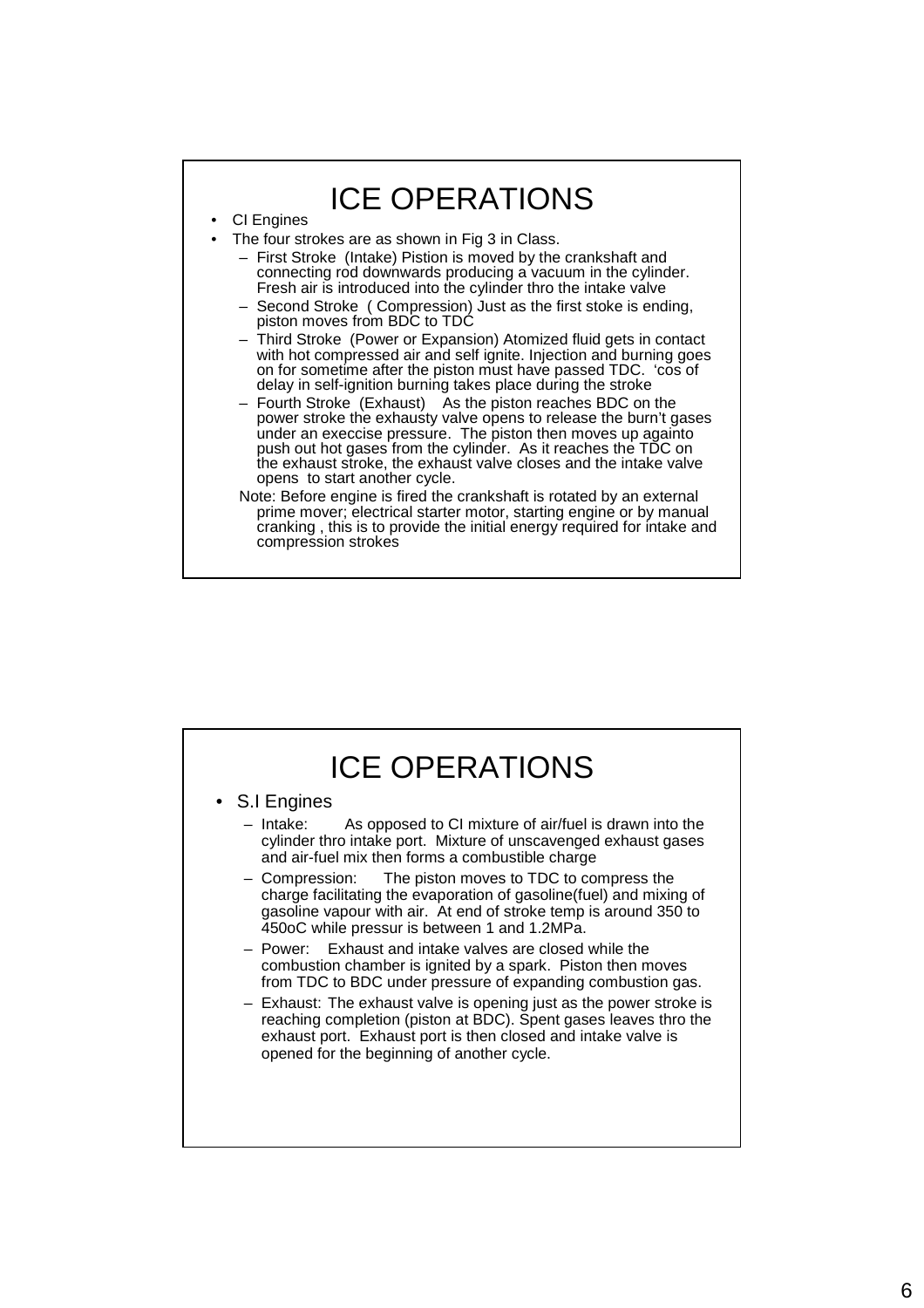# **Comparison**

- CI engines are more economical
- CI operates on heavy fuel with less harzard when handling
- CI engines are more bulky, since higher pressure requires stronger engines components
- More difficult to start in cold weather

Note: Students find out the working cycle of a twostroke SI engine

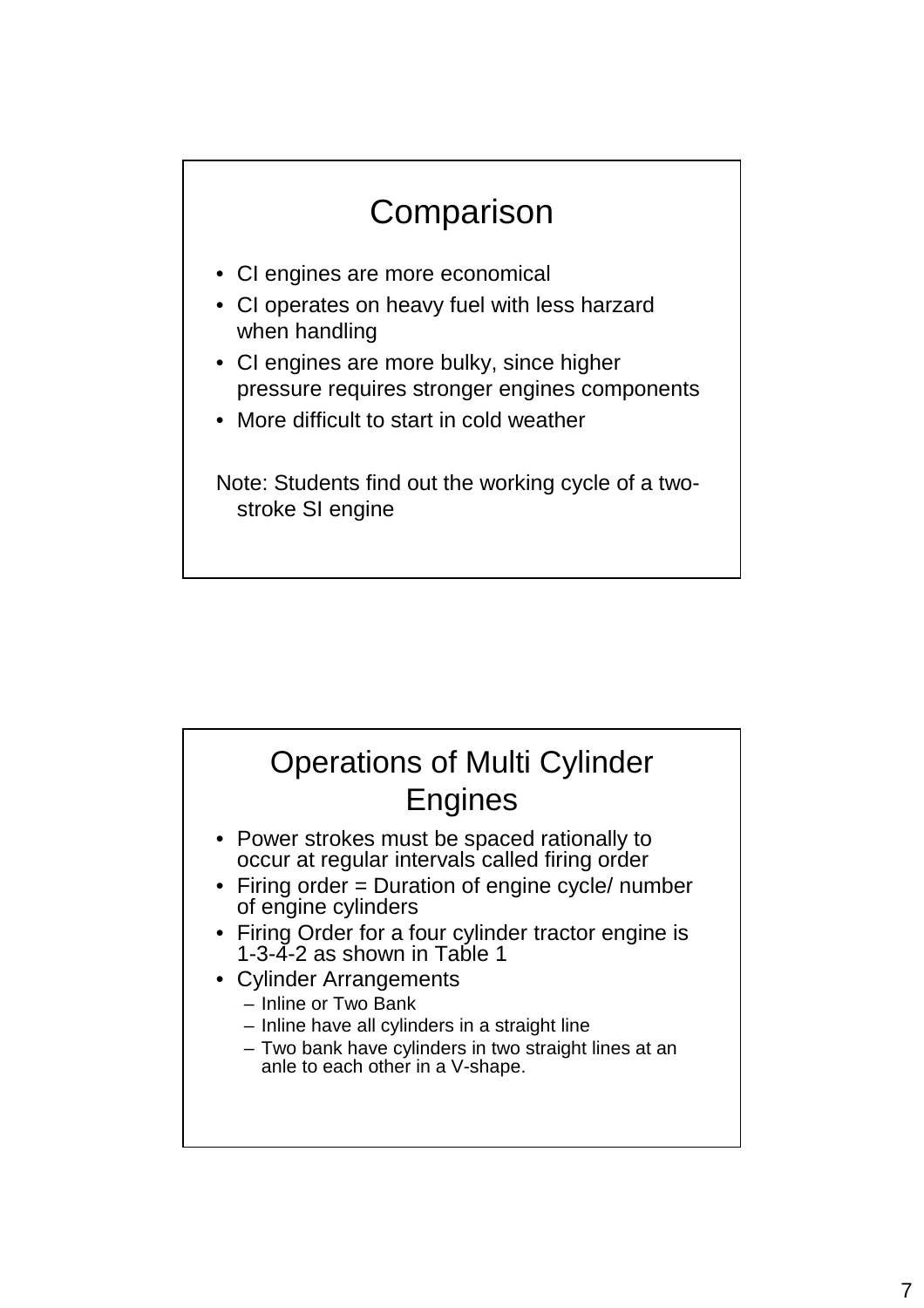|                |                          | stroke Engine     |                      |                   |                      |
|----------------|--------------------------|-------------------|----------------------|-------------------|----------------------|
| Event No       | Crankshaf<br>t Half-turn |                   |                      | Cylinders         |                      |
|                |                          |                   | $\overline{2}$       | 3                 | 4                    |
| 1              | $0 - 180$                | Power<br>(P)      | Exhaust<br>(E)       | Combustion<br>(C) | Intake<br>(1)        |
| $\overline{2}$ | 180 - 360                | Exhaust<br>(E)    | Intake<br>(1)        | Power (P)         | Combusti<br>on $(C)$ |
| 3              | $360 - 540$              | Intake<br>(1)     | Combusti<br>on $(C)$ | Exhaust<br>(E)    | Power<br>(P)         |
| 4              | 540 - 720                | Combustio<br>n(C) | Power<br>(P)         | (1)<br>Intake     | Exhaust<br>(E)       |

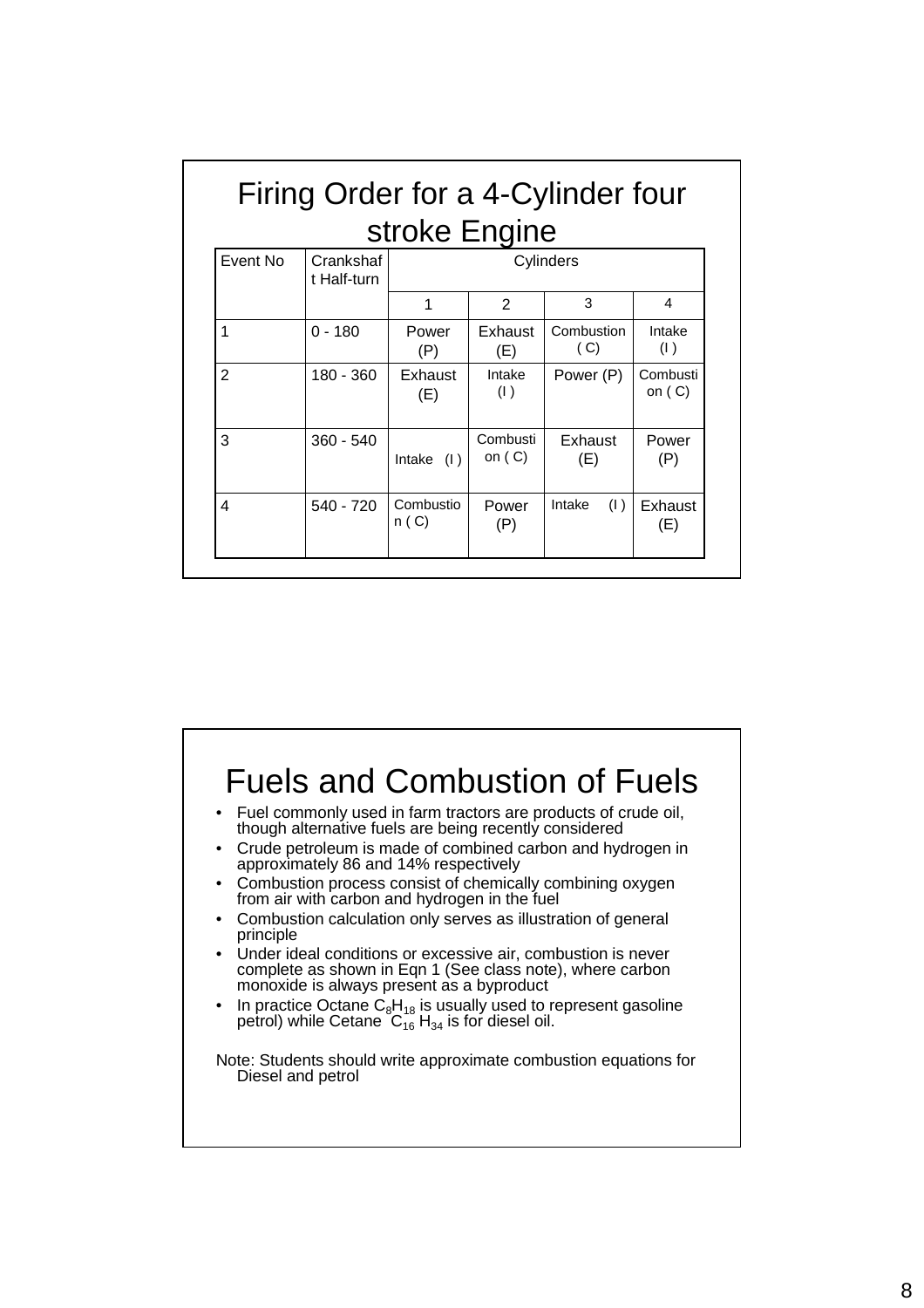

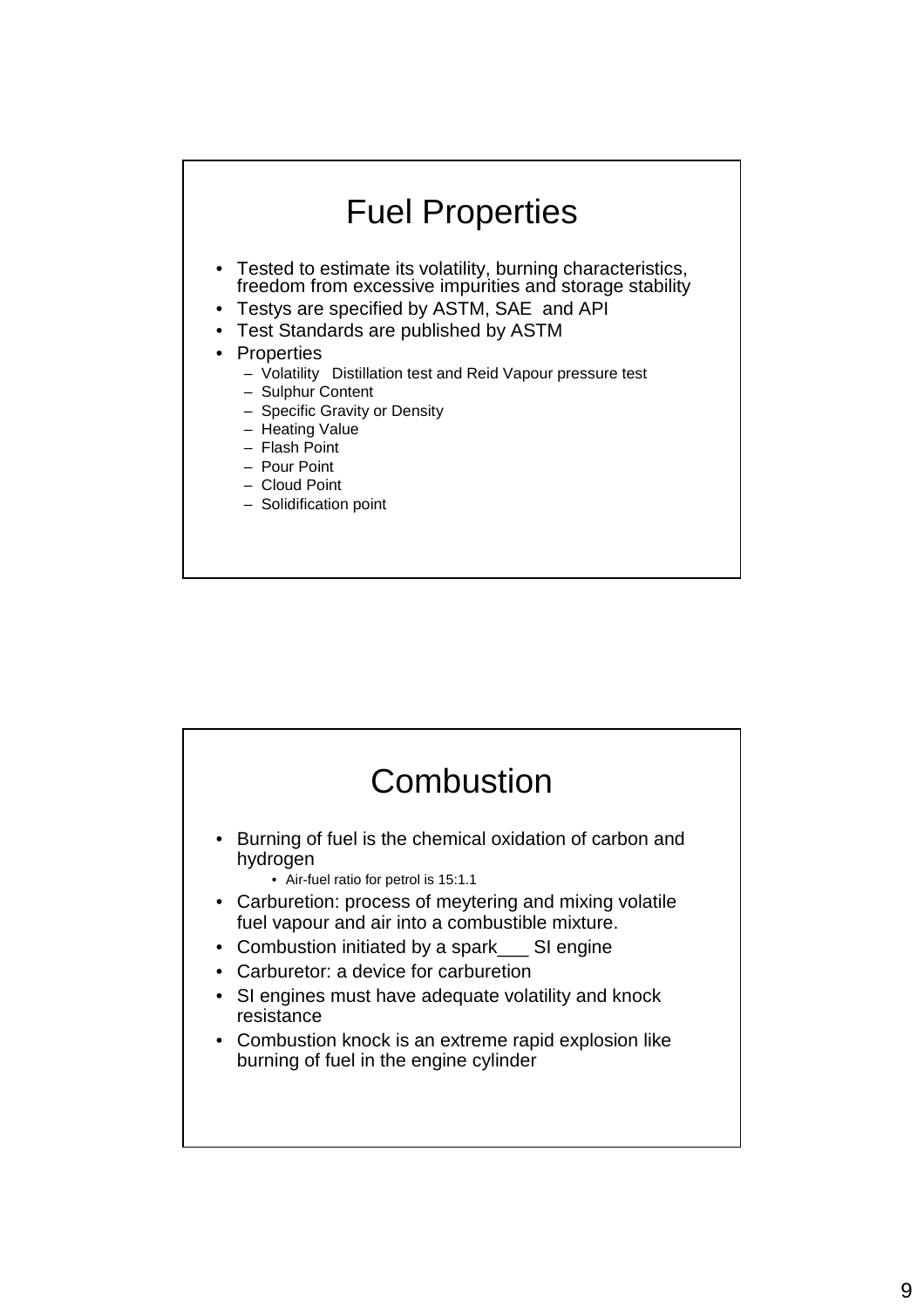

# SI Knocking

- Engine deposits
- Spark occurrence too fast
- Overheating and overloading
- High compression ratio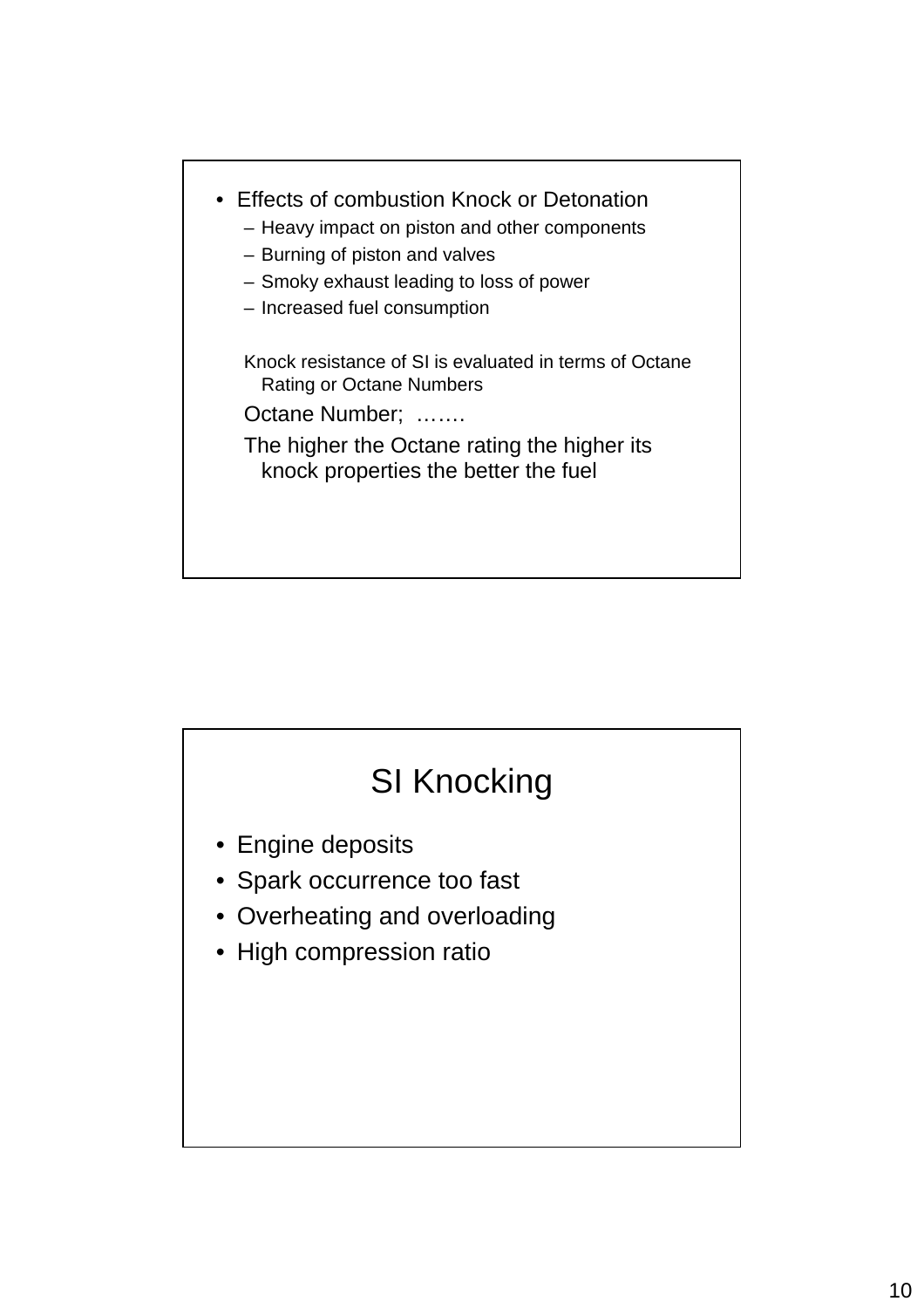

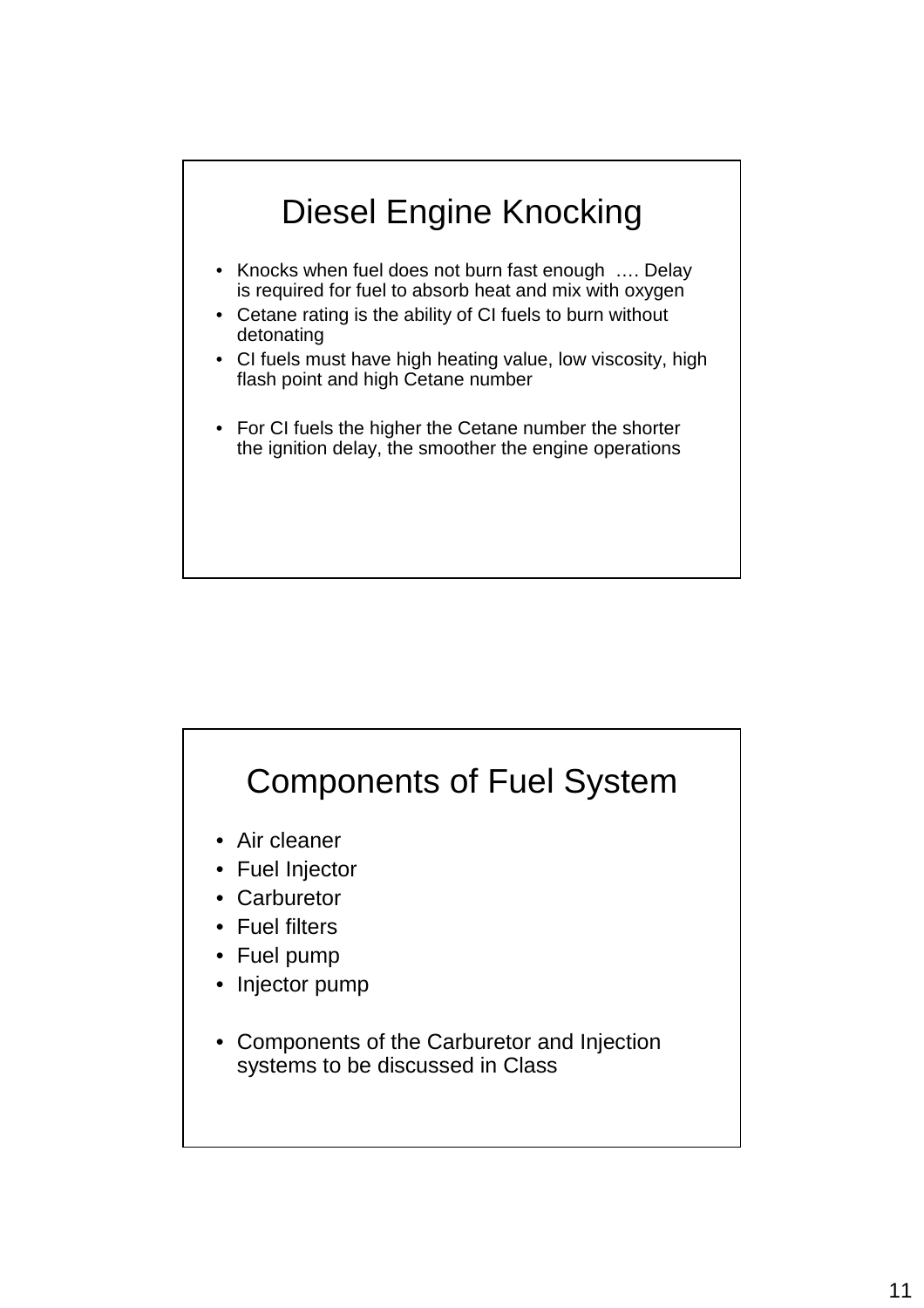

| • Effect of Over-cooling<br>-Reduce engine power<br>-Increased fuel consumption (poor air-fuel mixture)<br>-Increased friction loses due to poor lubricating properties at low<br>temp<br>-Incomplete burning leading to heavy carbon deposits |
|------------------------------------------------------------------------------------------------------------------------------------------------------------------------------------------------------------------------------------------------|
| <b>Effects of Under-Cooling</b><br>Over-heating of system and components<br><b>Burning of Lubricants</b><br>Expansion (Excessive) of components Piston, ring etc<br>Increase fuel consumption inefficient air-fuel mixture                     |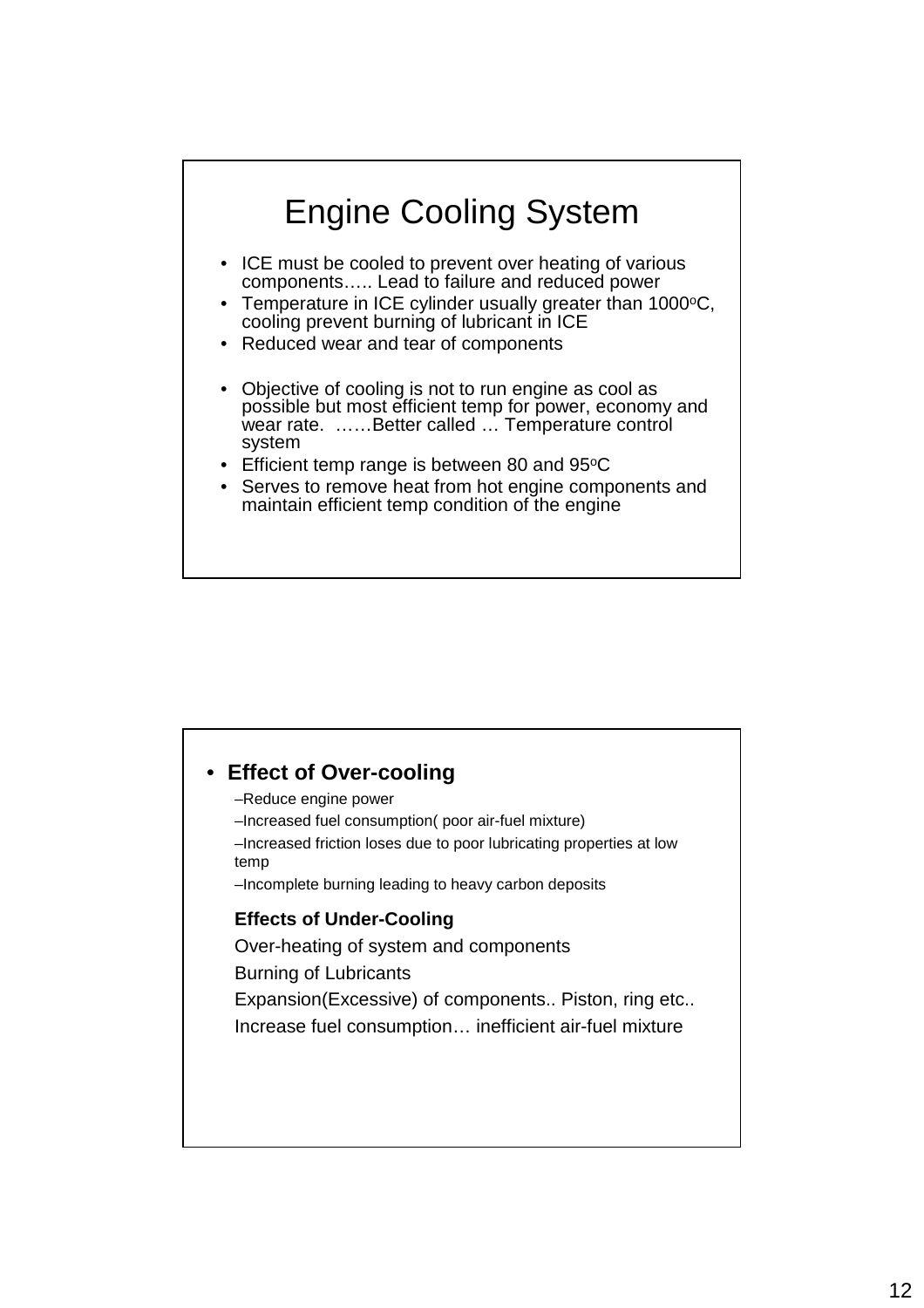

- Cooling achieved through
- Force cooling by some liquid( Liquid Cooling)
- Cooling by the ambient air (Air cooling)
- Combination liquid and Air cooling (Hybrid)

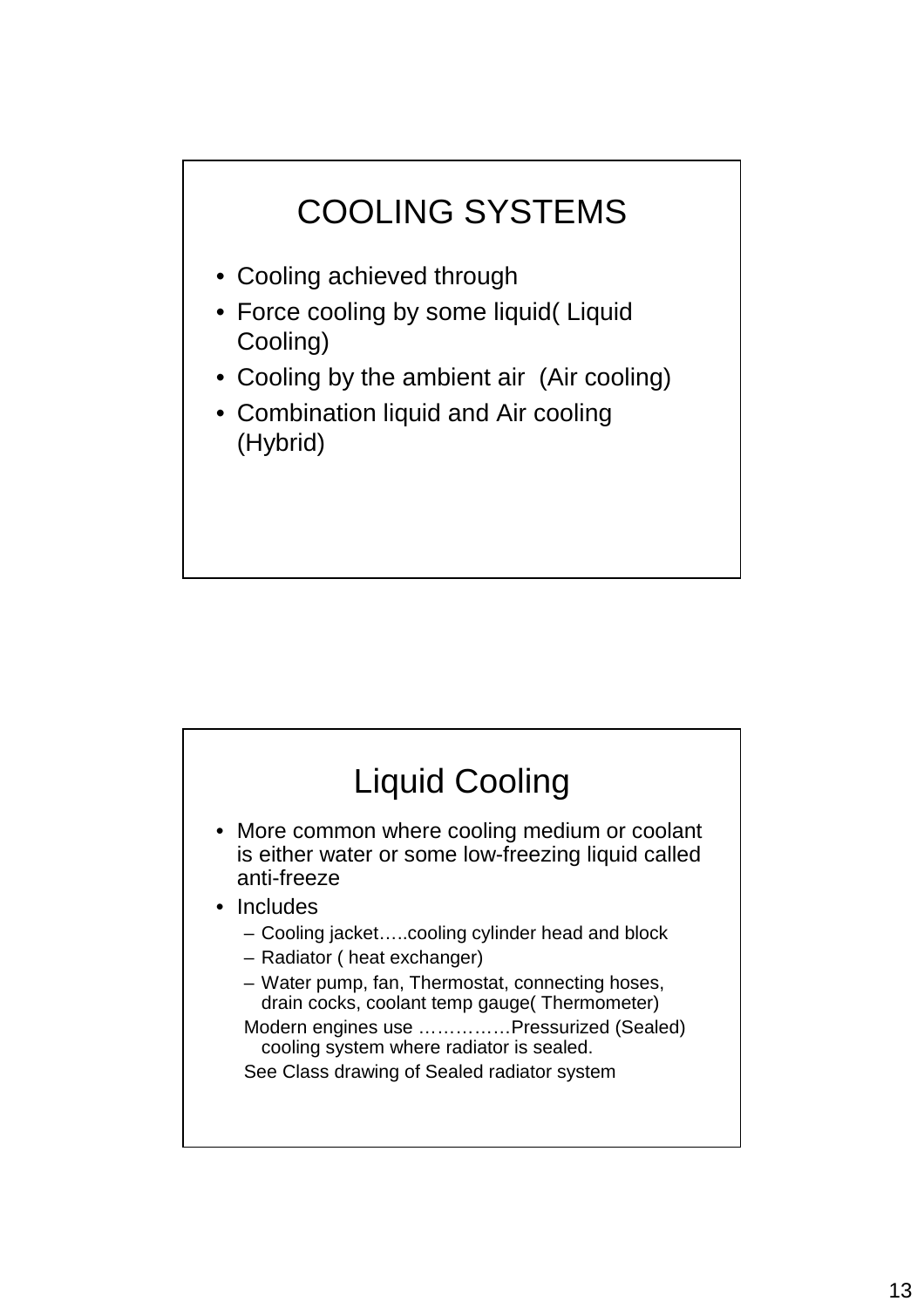

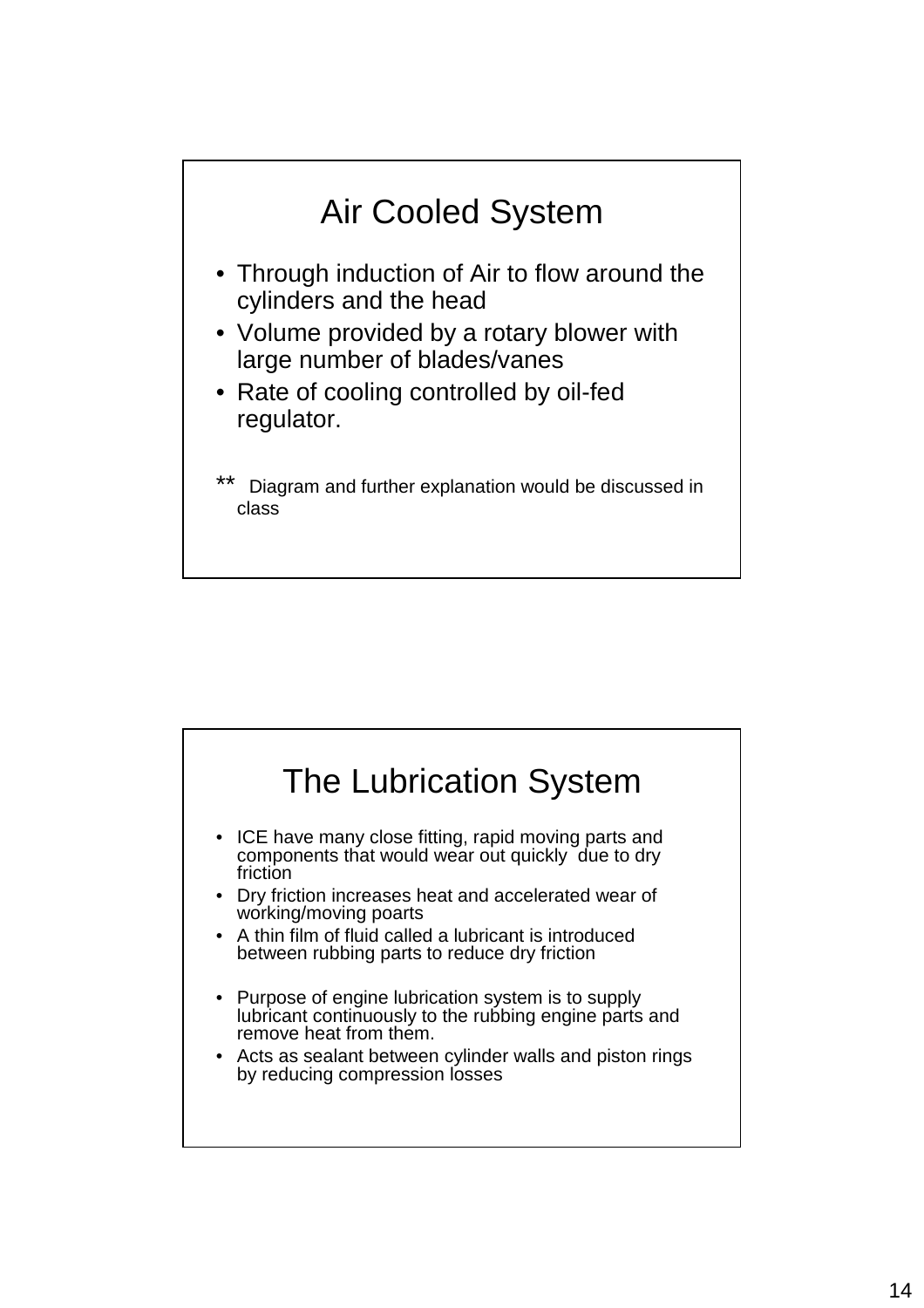

- Ability to resist flow
- Viscosity of lubricant varies with temp, lub gets thicker as it becomes colder and gets lighter with increased temp.
- Single temp range lub are called Single grade Lubricant Eg SAE 30, SAE 25 etc
- Multi grade lubricants are designed to have multiple viscosity depending on temp of operation. Eg 20W50, 40W50, etc
- Universal tractor oil is used for the most lubricated parts of a tractor including engine, transmission, hydraulic system and brake system.
- Oil contamination may consist of solid particles, such as dirt, grit, etc
- Water enters engine thro combustion, with the inclusion of water in lubricating oil leading to formation of sludge and emulsion. This should be prevented and avoided

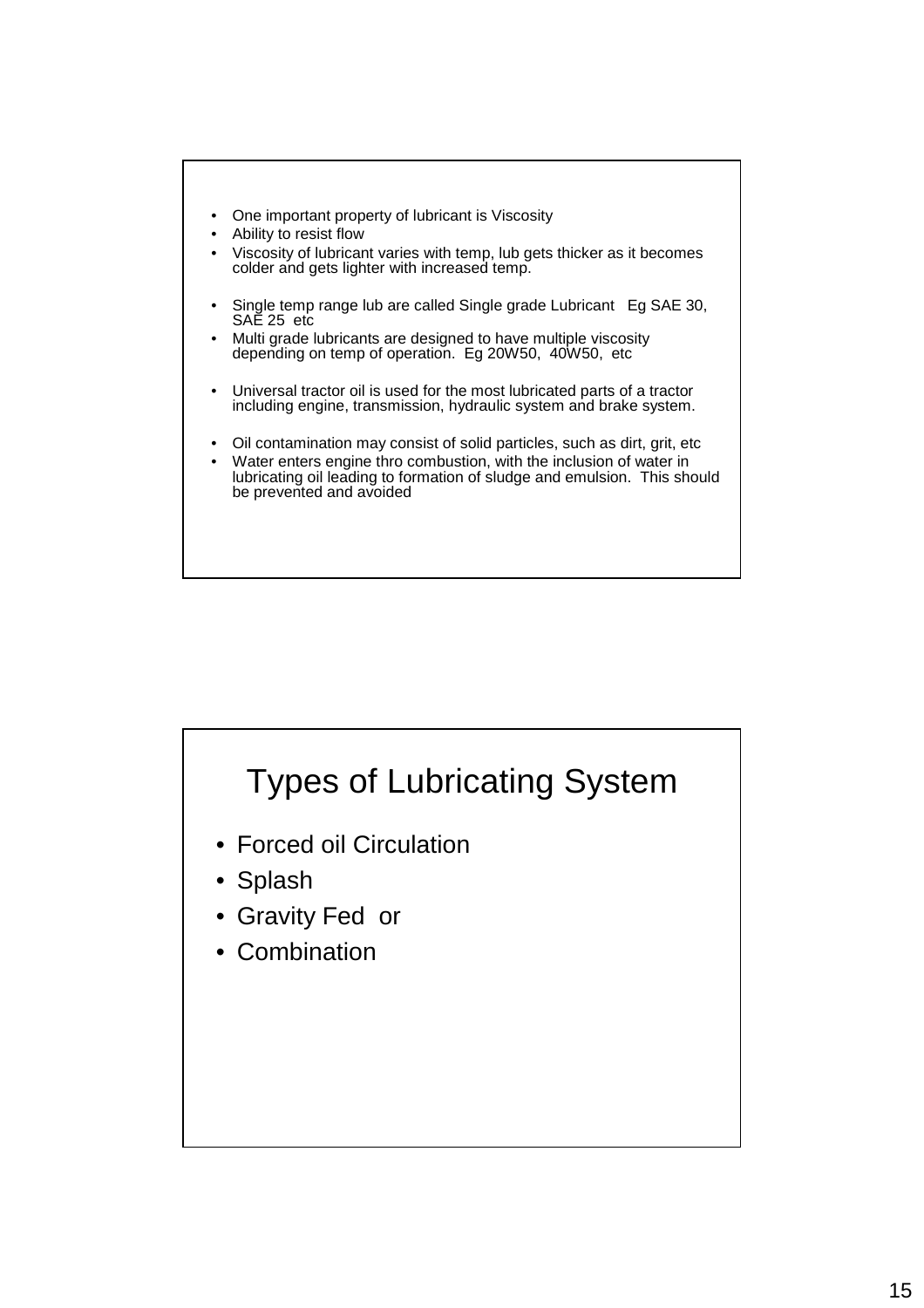

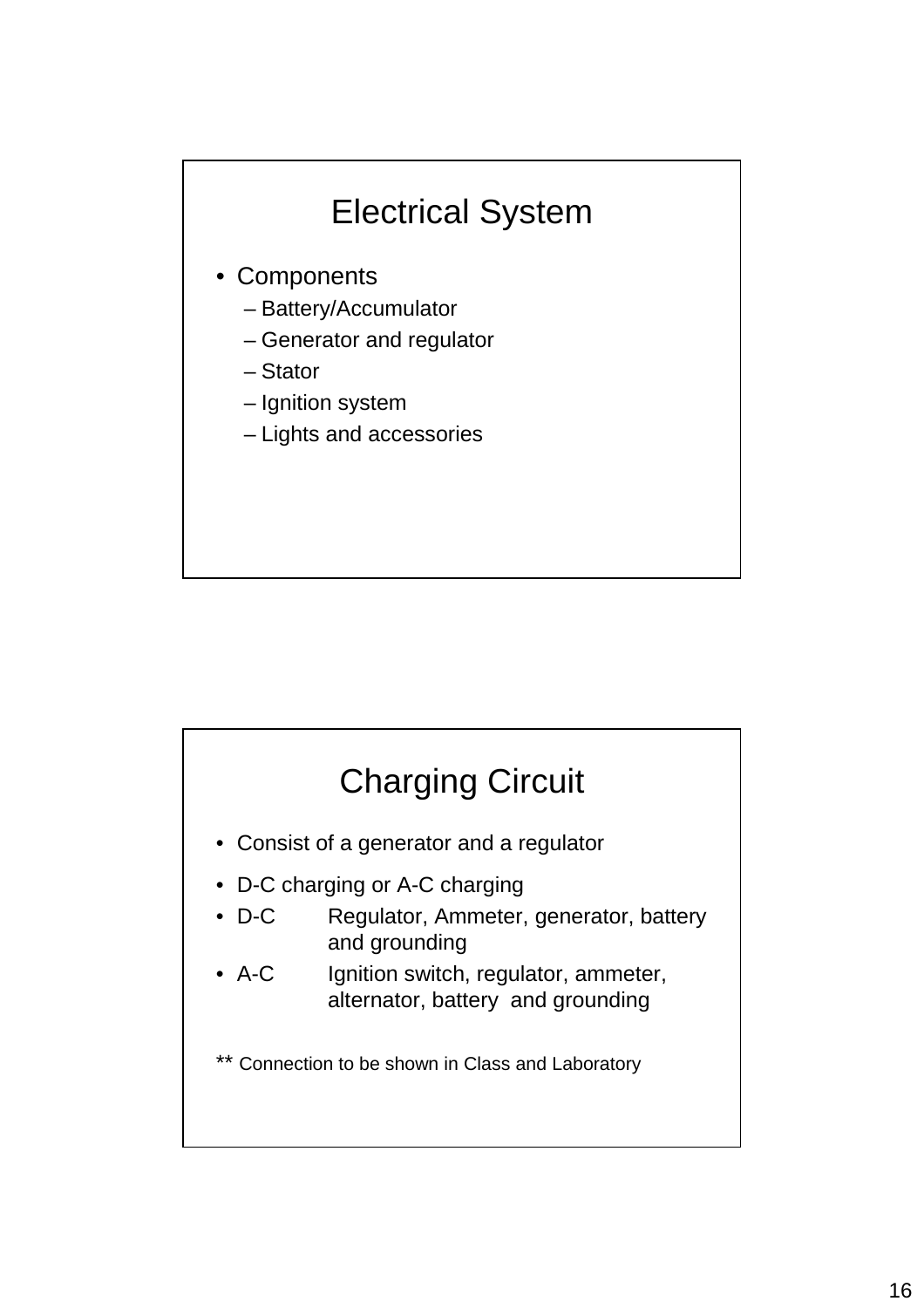